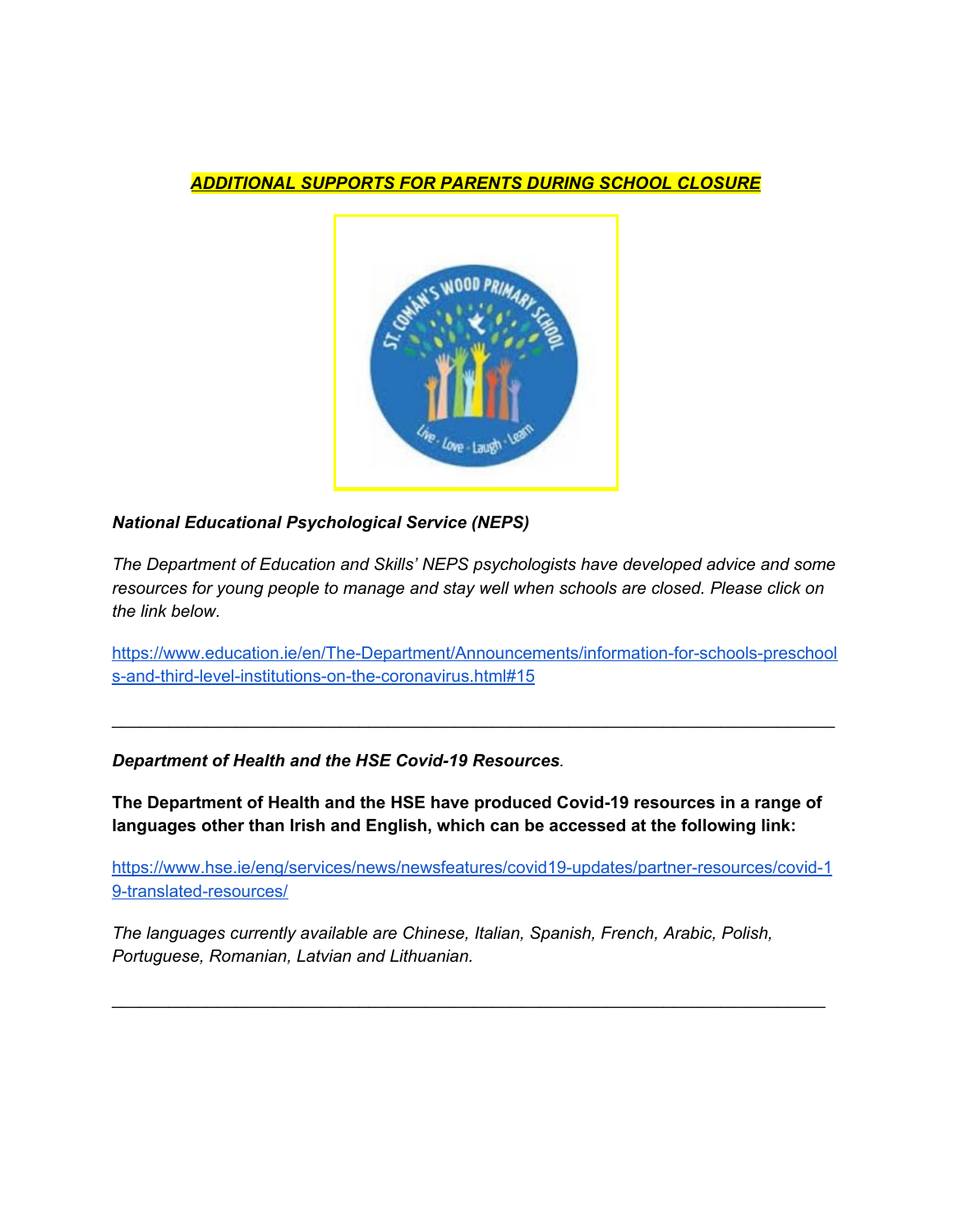### *NCSE -for children with Special Educational needs*

**In addition to the normal supports, the NCSE is currently preparing online resources for children with Special Educational Needs who are at home as a result of the schools' closure. Click on the link below**

#### <https://ncse.ie/online-resources>

NOTE: Members of our SEN team can be contacted at the email address below should you require any assistance:

\_\_\_\_\_\_\_\_\_\_\_\_\_\_\_\_\_\_\_\_\_\_\_\_\_\_\_\_\_\_\_\_\_\_\_\_\_\_\_\_\_\_\_\_\_\_\_\_\_\_\_\_\_\_\_\_\_\_\_\_\_\_\_\_\_\_\_\_\_\_\_\_\_\_\_

[bmccarrick@comanswoodprimary.ie](mailto:bmccarrick@comanswoodprimary.ie); [rdevaney@comanswoodprimary.ie](mailto:rdevaney@comanswoodprimary.ie); [cmulrooney@comanswoodprimary.ie;](mailto:cmulrooney@comanswoodprimary.ie) [mmaher@comanswoodprimary.ie;](mailto:mmaher@comanswoodprimary.ie) [fmitchell@comanswoodprimary.ie](mailto:fmitchell@comanswoodprimary.ie); [kheneghan@comanswoodprimary.ie;](mailto:kheneghan@comanswoodprimary.ie) [mgeorge@comanswoodprimary.ie](mailto:mgeorge@comanswoodprimary.ie); [mconnolly@comanswoodprimary.ie](mailto:mconnolly@comanswoodprimary.ie); [ahealy@comanswoodprimary.ie;](mailto:ahealy@comanswoodprimary.ie) [cmcnamara@comanswoodprimary.ie](mailto:cmcnamara@comanswoodprimary.ie); [cduignan@comanswoodprimary.ie;](mailto:cduignan@comanswoodprimary.ie) [mflannery@comanswoodprimary.ie](mailto:mflannery@comanswoodprimary.ie); [mlanigan@comanswoodprimary.ie;](mailto:mlanigan@comanswoodprimary.ie) [nfallon@comanswoodprimary.ie](mailto:nfallon@comanswoodprimary.ie)

# *Prayers at Home When Gathering for Mass is Not Possible*



[https://www.comanswoodprimary.ie/wp/wp-content/uploads/2020/03/Prayers-At-Home-When-G](https://www.comanswoodprimary.ie/wp/wp-content/uploads/2020/03/Prayers-At-Home-When-Gathering-for-Mass-is-Not-Possible-1.pdf) [athering-for-Mass-is-Not-Possible-1.pdf](https://www.comanswoodprimary.ie/wp/wp-content/uploads/2020/03/Prayers-At-Home-When-Gathering-for-Mass-is-Not-Possible-1.pdf)

 $\mathcal{L}_\text{max} = \mathcal{L}_\text{max} = \mathcal{L}_\text{max} = \mathcal{L}_\text{max} = \mathcal{L}_\text{max} = \mathcal{L}_\text{max} = \mathcal{L}_\text{max} = \mathcal{L}_\text{max} = \mathcal{L}_\text{max} = \mathcal{L}_\text{max} = \mathcal{L}_\text{max} = \mathcal{L}_\text{max} = \mathcal{L}_\text{max} = \mathcal{L}_\text{max} = \mathcal{L}_\text{max} = \mathcal{L}_\text{max} = \mathcal{L}_\text{max} = \mathcal{L}_\text{max} = \mathcal{$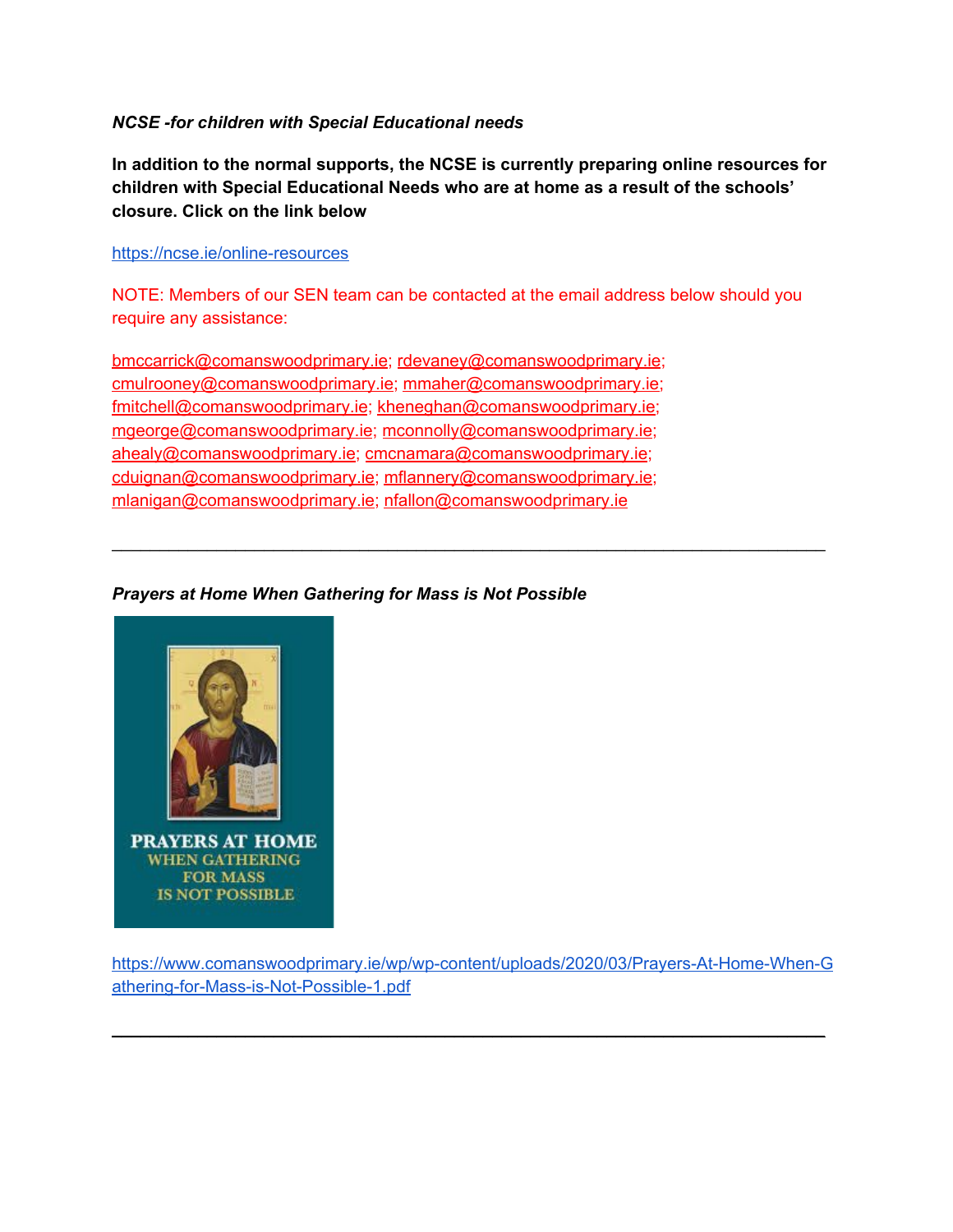*There are lots of amazing resources online to assist home learning. The following is just a selection:*

<https://www.seomraranga.com/> is offering a free daily quiz (answers must be in by 3pm!) offering a daily prize of a €20 gift voucher, the winner each day will be announced on Twitter.

<https://www.twinkl.ie/offer> is offering free access to parents: enter the code IRLTWINKLHELPS.

[https://dabbledoomusic.com/p/parents-subscription-full-access/product\\_id=1122889&coupon\\_](https://dabbledoomusic.com/p/parents-subscription-full-access/product_id=1122889&coupon_code=19924I) [code=19924I](https://dabbledoomusic.com/p/parents-subscription-full-access/product_id=1122889&coupon_code=19924I) Dabbledoo music programme, free at home access

<https://www.typingclub.com/> (a free online site to learn touch typing skills)

[http://khanacademy.org](http://khanacademy.org/) (free online Maths lessons)

<https://scratch.mit.edu/> (online coding tutorials and challenges)

<https://www.topmarks.co.uk/> (online games for maths and English practice)

<https://rtejr.rte.ie/10at10/> (10 at 10, get active in English and as Gaeilge!)

<https://www.youtube.com/user/CosmicKidsYoga> (time to for a little peace and mindfulness!)

<https://family.gonoodle.com/> (our classes use GoNoodle for an active break in the classroom)

<https://www.worldofdavidwalliams.com/elevenses/> (Author David Walliams reads daily short stories)